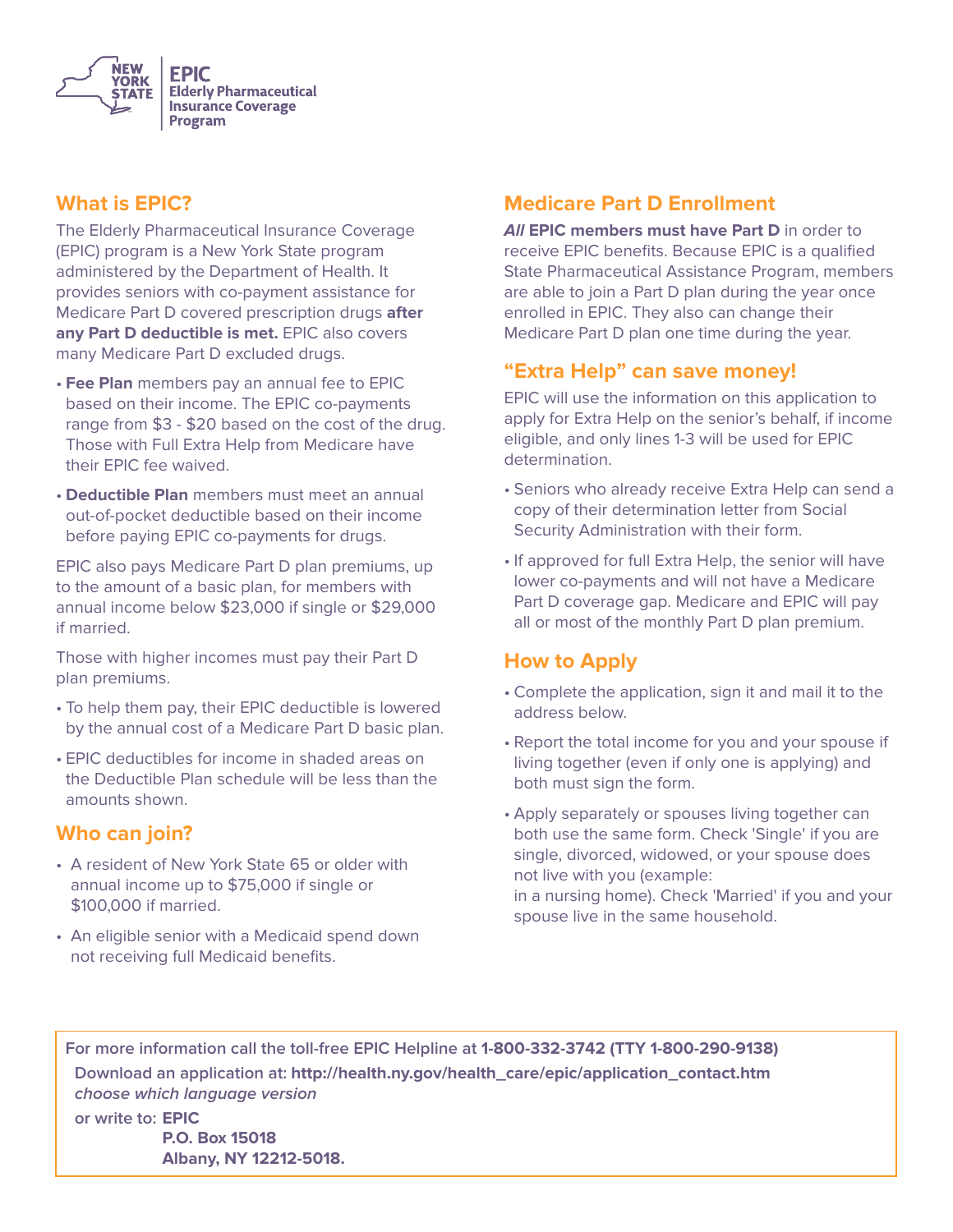## **Previous Year Income**

Lines 1-3 are used for your EPIC determination. If you are MARRIED and living with your spouse, fill in information for both of you. Using the amount(s) on Line 3, refer to the EPIC Rate Schedule on the reverse of this page to determine your Plan and based on your income, your annual fee or your annual deductible.

# **Qualifying for Extra Help**

Seniors already qualified for Medicare Savings Programs are automatically qualified for Extra Help. Please send a copy of your determination letter. You may skip Lines 4 through 22 if you are qualified.

# **Current Monthly Income**

- Lines 4-9. Please enter the current monthly income before deductions for each type i.e., social security, veterans. If the amount changes month to month, estimate the average monthly income for the past 12 months for each line. Do NOT include wages and self-employment, interest income, dividends, public assistance, medical reimbursements or foster care payments. Please enter \$0 if you have no income to report on that line.
- Line 8a. Please specify the TYPE of other income that you or your spouse is reporting on Line 5, such as alimony, net rental income, workers compensation, or private or state disability payments, etc.
- Line 10. Indicate whether any of the amounts reported on lines 4-8 decreased in the last two years.

### **Assets**

• Lines 11-14. Please report the current balance (or estimate) for the bank accounts, investments or cash that either you, your spouse (if married and living together) or both of you own. Include cash or investments that either of you own with another person. **Do NOT include your home, vehicles, burial plots, personal possessions, or back payment from Social Security or Social Security Income (SSI). On each line, enter \$0 if none.**

### **Other Expenses and Earnings**

**If you are SINGLE, please answer questions (12-14) based on your income and assets. If you are MARRIED and living with your spouse, please answer questions (12-14) based on your COMBINED income and assets, where applicable.**

- Line 15. Please check yes if you expect cash or money from any investments listed under Assets on lines (8-10) will be used to pay for funeral or burial expenses for you or your spouse. Otherwise, check no.
- Line 16. Please check yes if you or your spouse own real estate other than your home (examples: summer home, rental properties or undeveloped land which is separate from your home). Otherwise, check no.
- Line 17. Please enter the number of relatives that live with you that depend on you or your spouse to provide at least one-half of their financial support. Relatives may include anyone related to you by blood, marriage or adoption. Enter a 0 if this question is not applicable.

#### **Answer questions 18-22 only if you and your spouse (if living together) HAVE worked in the last two years. Otherwise, please leave questions 18-22 blank.**

- Line 18. Please estimate the amount you or your spouse expect to earn in wages **before taxes and deductions** this calendar year.
- Line 19. If self-employed, please estimate the amount you or your spouse expect to earn or lose this calendar year. Please enter a negative number if you expect a loss.
- Line 20. Please check yes if the amounts reported on Lines 18 or 19 decreased in the last two years. Otherwise, check no.
- Line 21. Please enter the month and year (MM/YYYY) that you stopped working or plan to stop working. Please leave this blank if you or your spouse plan to continue working.
- Line 22. Please check either yes or no if you or your spouse pay for things that allow your spouse to work. Examples of such expenses are: a wheelchair; cost of medical treatment and drugs for illnesses; personal attendant services; vehicle modifications or other transportation needs; work-related assistive technology; guide dog expenses; sensory and visual aids; and Braille translations. Please check N/A (not applicable) if single or your spouse is 65 or older.
- Line 23. Please ensure you attach a copy of your determination letter should you already be receiving "Extra Help" benefits.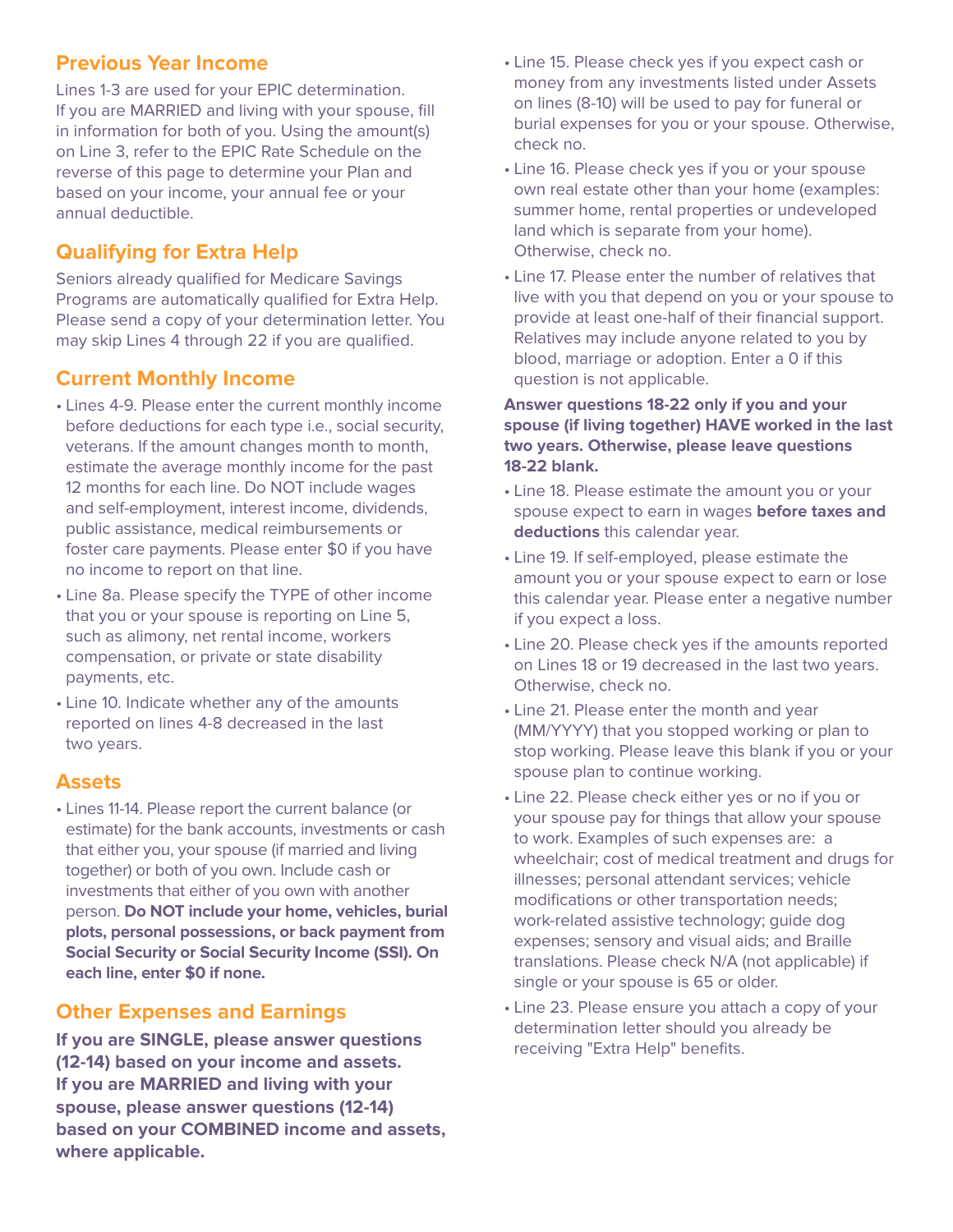

**Please print clearly!**



¿NECESITA AYUDA? LLAME AL: 1-800-332-3742

| Who is applying and for?                                             | Yourself only | Yourself and your spouse                                    | "Extra Help" only                      |
|----------------------------------------------------------------------|---------------|-------------------------------------------------------------|----------------------------------------|
| <b>Your Last Name</b>                                                | <b>First</b>  | <b>Middle Initial</b>                                       | <b>Social Security Number</b>          |
|                                                                      |               |                                                             |                                        |
| c/o Name (if different from above)                                   |               |                                                             | <b>Sex</b>                             |
|                                                                      |               |                                                             | <b>Male</b><br><b>Female</b>           |
| Address Where You Live (not P.O. Box)                                |               |                                                             | <b>Your Date of Birth</b>              |
|                                                                      |               |                                                             | Year<br><b>Month</b><br>Day            |
| <b>City</b>                                                          | <b>State</b>  | <b>ZIP Code</b>                                             | <b>Your Telephone Number</b>           |
|                                                                      |               |                                                             | <b>Area Code Number</b>                |
| Address Where You Get Your Mail (if different from above)            |               |                                                             |                                        |
|                                                                      |               |                                                             | <b>Marital Status</b>                  |
| <b>City</b>                                                          | <b>State</b>  | <b>ZIP Code</b>                                             | <b>Widowed, Single or Divorced</b>     |
|                                                                      |               |                                                             | <b>Married, Living Together</b>        |
|                                                                      |               |                                                             | <b>Married, Living Separately</b>      |
| <b>Spouse's Name (If Living)</b>                                     |               |                                                             | <b>Spouse's Social Security Number</b> |
| <b>Last Name</b>                                                     | <b>First</b>  | <b>Middle Initial</b>                                       | $1$ 11 1 11 1                          |
|                                                                      |               |                                                             | <b>Spouse's Date of Birth</b>          |
| <b>Spouse's Telephone Number</b>                                     |               |                                                             | <b>Month</b><br>Year<br>Day            |
| <b>Area Code Number</b>                                              |               |                                                             | <b>Spouse's Sex</b>                    |
|                                                                      |               |                                                             | Female<br><b>Male</b>                  |
|                                                                      |               | Enter your Medicare Claim Number (blue, white and red card) |                                        |
| Enter your Spouse's Medicare Claim Number (blue, white and red card) |               |                                                             |                                        |

**If you already have EPIC, enter your EPIC Identification Number**

**If your spouse has EPIC, enter your Spouse's EPIC Identfication Number**

**EPIC Determination: Report your total income for the previous calendar year.**

**If you are married, and living together, you must report the combined yearly income for the previous year for you and your spouse even if only one of you is applying. If married but living apart, report only your yearly income. Multiply monthly amounts by 12 to get yearly income. Lines 1-3 are used only for your EPIC determination.**

|                                                                                                                                       | <b>Your Yearly Income</b> | <b>Spouse's Yearly Income</b> |
|---------------------------------------------------------------------------------------------------------------------------------------|---------------------------|-------------------------------|
| 1. Social Security and/or Railroad Retirement<br>Benefits, (less Medicare Part B premiums)<br>paid to you by check or direct deposit. |                           |                               |
| 2. Other Income: Include Pensions, Annuities,<br>Interest, Dividends, IRA Distributions,<br>Capital Gains, Wages, Business Income or  |                           |                               |
| Losses, Net Rental Income, etc.                                                                                                       |                           |                               |
| 3. Total YEARLY Income (Add lines 1 and 2)                                                                                            |                           |                               |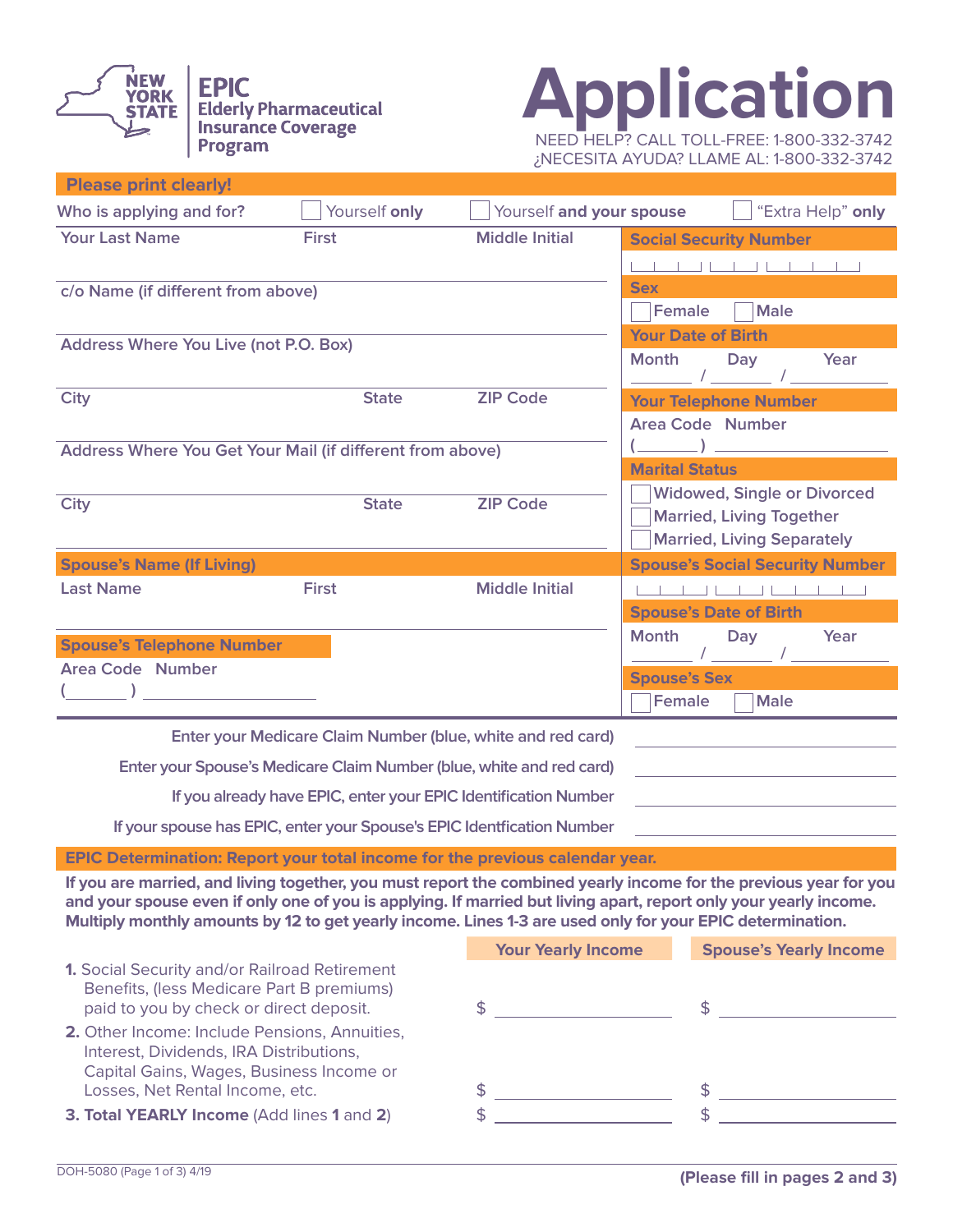#### **"Extra Help" Determination: Report your total current monthly income.**

**EPIC will use your answers to lines 4-22 to apply for a federal benefit called "Extra Help" on your behalf. This is required by law to obtain EPIC benefits. If you already receive "Extra Help" benefits proceed to line 23 (skip lines 4-22) to indicate that you are providing a copy of your determination letter.**

| <b>CURRENT MONTHLY AMOUNTS</b>                                                                                                  | <b>Your Income</b> | <b>Spouse's Income</b> |
|---------------------------------------------------------------------------------------------------------------------------------|--------------------|------------------------|
| (Enter \$0 if no income)                                                                                                        |                    |                        |
| 4. Monthly Social Security before deductions                                                                                    |                    |                        |
| <b>5. Monthly Railroad Retirement before deductions</b>                                                                         | \$                 | $\mathfrak{S}$         |
| <b>6.</b> Monthly Veterans Benefits before deductions                                                                           | \$                 | S                      |
| 7. Monthly – Other pensions and annuities<br>before deductions (not including any amount                                        |                    |                        |
| reported in the Assets section below)                                                                                           |                    |                        |
| 8. Monthly – Other income not listed above<br>(including alimony, net rental income,<br>workers' compensation, private or state |                    |                        |
| disability payments)                                                                                                            |                    |                        |
| 8A. Specify TYPE of other income (line 8):                                                                                      |                    |                        |
| 9. Total MONTHLY Income (Add lines 4-8)                                                                                         |                    |                        |

**If your income exceeds the limit placed on "Extra Help" for the calendar year you are applying in (see EPIC's web site at http://health.ny.gov/health\_care/epic/medicare.htm or the Social Security Administration web site at http://www.ssa.gov), please skip lines 10-22 then continue. If you do not have Internet access, call the EPIC Helpline at: 1-800-332-3742 (TTY 1-800-290-9138).**

| <b>10.</b> Have any amounts reported on lines 4-8 decreased during the last two years?                         | <b>No</b><br>Yes |
|----------------------------------------------------------------------------------------------------------------|------------------|
| <b>11.</b> Bank accounts – total current balance<br>(checking, savings, money market, certificates of deposit) |                  |
| 12. Stocks, bonds, savings bonds, mutual funds<br>Individual Retirement Accounts or other similar investments  | S                |
| <b>13.</b> Cash at home or anywhere else                                                                       | S                |
| 14. Total Assets (Add lines 11-13).                                                                            |                  |

**If your assets exceed the limit placed on"Extra Help" for the calendar year you are applying in (see EPIC's web site at http://health.ny.gov/health\_care/epic/medicare.htm or similar information at CMS's web site), please skip lines 15-22 and proceed with signing.**

| <b>15.</b> Will your assets be used for funeral or burial expenses?                                                                                         |                                      | <b>No</b><br>Yes                                                |
|-------------------------------------------------------------------------------------------------------------------------------------------------------------|--------------------------------------|-----------------------------------------------------------------|
| <b>16.</b> Do you own real estate other than your home?                                                                                                     |                                      | <b>No</b><br>Yes                                                |
| <b>17.</b> How many relatives living with you depend on you to provide at least<br>one-half of their financial support? (do not include you or your spouse) |                                      |                                                                 |
| <b>18.</b> What do you expect to earn in wages before taxes and deductions this<br>calendar year?                                                           | You: $\sin \theta$<br>Spouse: $$$ __ |                                                                 |
| <b>19.</b> If self-employed, what are your expected net earnings or loss<br>this calendar year?                                                             | You: $$$<br>Spouse: $$ -$            |                                                                 |
| 20. Have the amounts reported for lines 18 or 19 decreased in the last two years?                                                                           |                                      | Yes<br>N <sub>o</sub>                                           |
| 21. If you recently stopped working or plan to stop working, enter the month<br>and year (example: 09/2018)                                                 | You:                                 | 20<br>Spouse: $\frac{1}{20}$ / 20 $\frac{1}{20}$ $\frac{1}{20}$ |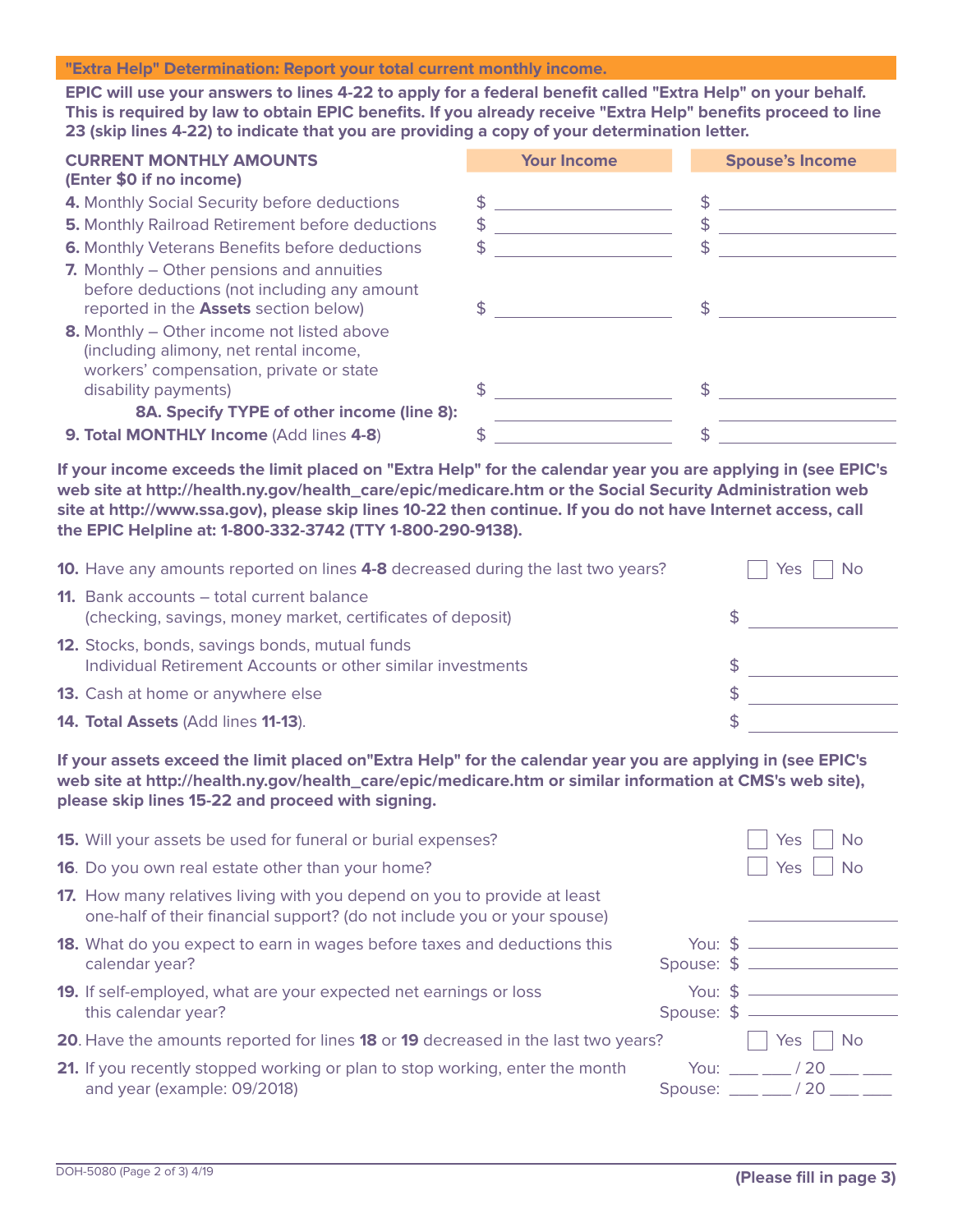| 22. If your spouse is younger than 65 and is blind or disabled, do you<br>Yes<br>N/A<br>or your spouse pay for things that enable your spouse to work?<br><b>No</b>                             |                     |  |  |  |                                    |  |  |  |
|-------------------------------------------------------------------------------------------------------------------------------------------------------------------------------------------------|---------------------|--|--|--|------------------------------------|--|--|--|
| 23. If you are already qualified for Medicare Savings Program and receiving<br>$\blacksquare$ No<br>Yes<br>N/A<br>"Extra Help" benefits, have you attached a copy of your determination letter? |                     |  |  |  |                                    |  |  |  |
| If someone assisted you in completing this form, please provide their name, address and phone number.                                                                                           |                     |  |  |  |                                    |  |  |  |
| <b>Print Name</b>                                                                                                                                                                               |                     |  |  |  | Phone Number (including area code) |  |  |  |
|                                                                                                                                                                                                 |                     |  |  |  |                                    |  |  |  |
| <b>Mailing Address</b>                                                                                                                                                                          | City/State/ZIP Code |  |  |  |                                    |  |  |  |
|                                                                                                                                                                                                 |                     |  |  |  |                                    |  |  |  |
| <b>Read carefully and sign below:</b>                                                                                                                                                           |                     |  |  |  |                                    |  |  |  |
| I certify that the information on this form is correct. I reside in New York State and am not currently                                                                                         |                     |  |  |  |                                    |  |  |  |

**receiving full Medicaid benefits.** I know that I am required to give proof of my age, income, residency, Medicare status and Medicare Part D drug plan, if any. I also know that I am required to enroll in a Medicare Part D drug plan in order to be enrolled in EPIC. I understand that failure to provide identifying information necessary to enroll in a Part D plan, or the Medicare subsidy (Extra Help), if eligible, may result in termination of EPIC coverage. I consent to the exchange of all information necessary to verify my eligibility among and between EPIC, the Social Security Administration, Medicare, the NYS Medicaid Program, the NYS Tax Department, Medicare Part D drug plans, and any other necessary entities. In the event of duplicate or overpayment by EPIC, I assign to EPIC any drug benefits that I may be entitled to under any Part D or governmental plan. I authorize my health care providers to release to the EPIC program my medical information pertaining to prescriptions and/or diagnosis to be used for payment, audit or related health care operations.

#### **You (and your spouse if living together) must sign below:**

**or Fax: (518) 452-3576**

| Your signature (legal representation)                                                                                                                                                                   | Date                                                             |  |                                                                                   |  |
|---------------------------------------------------------------------------------------------------------------------------------------------------------------------------------------------------------|------------------------------------------------------------------|--|-----------------------------------------------------------------------------------|--|
| Spouse's signature (legal representation)                                                                                                                                                               |                                                                  |  | Date                                                                              |  |
| Caution: If you are "Extra Help" eligible and do not either complete lines 4-22 or provide a copy of<br>your Social Security Determination Letter, then your application will be considered incomplete. |                                                                  |  |                                                                                   |  |
| Mail this completed form to: EPIC<br>or Eavi                                                                                                                                                            | P.O. Box 15018<br>Albany, NY 12212-5018<br><b>IE49\ AEQ_3E7G</b> |  | YORK EPIC<br>STATE Elderly Pharmaceutical<br><b>Insurance Coverage</b><br>Program |  |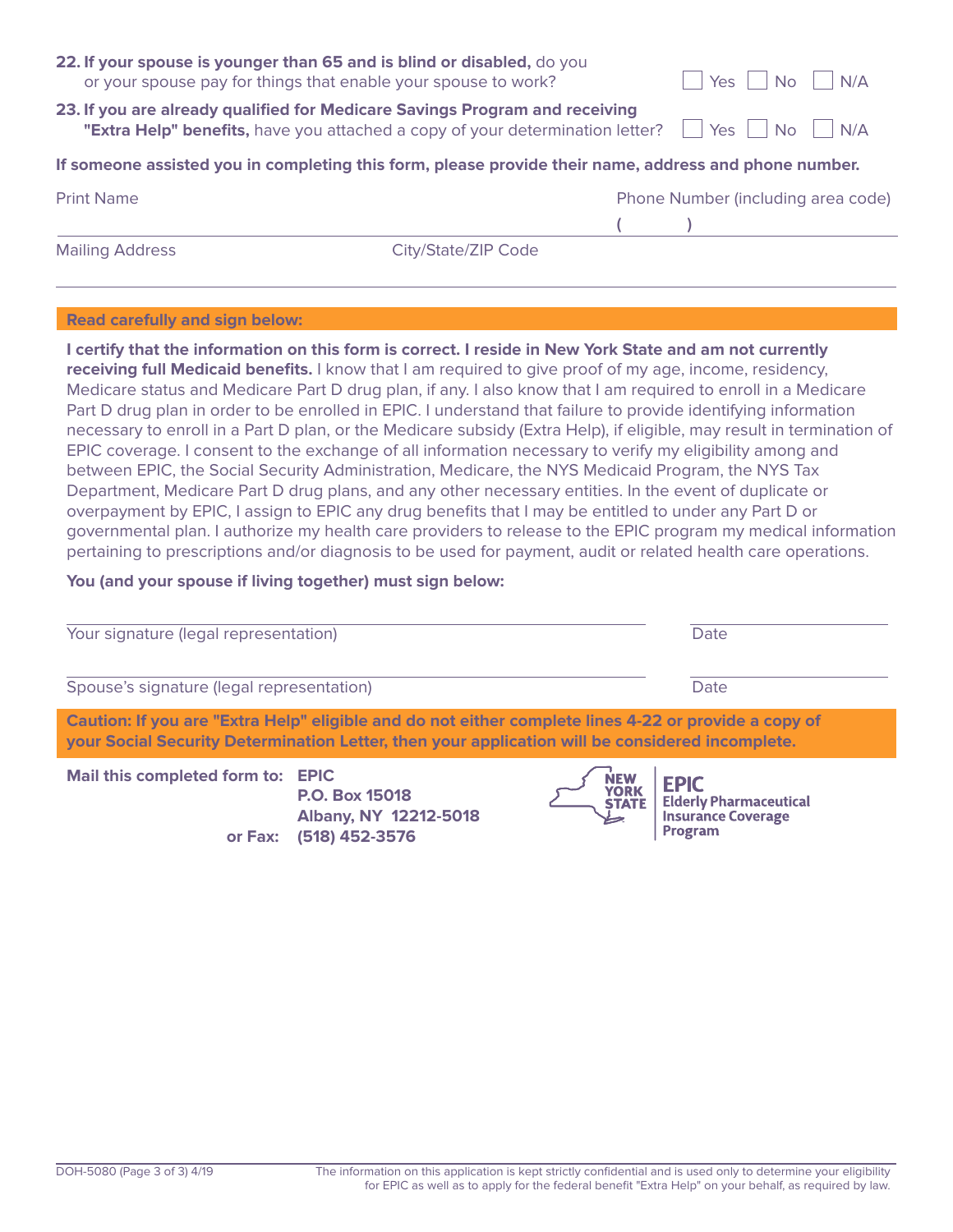# **EPIC Rate Schedules**

#### **Fee Plan Schedule**

| <b>Annual Income</b>                |               | <b>Annual Fee</b>      |
|-------------------------------------|---------------|------------------------|
| Up to                               | \$6,000       | \$8                    |
| \$6,001<br>$\overline{\phantom{0}}$ | \$7,000       | \$16                   |
| \$7,001<br>$\sim$                   | \$8,000       | \$22                   |
| $$8,001 -$                          | \$9,000       | \$28                   |
| $$9,001 -$                          | \$10,000      | \$36                   |
| \$10,001<br>$\sim$                  | \$11,000      | \$40                   |
| \$11,001<br>$\sim$                  | \$12,000      | \$46                   |
| \$12,001<br>$\sim$ $-$              | \$13,000      | \$54                   |
| \$13,001<br>$\sim$                  | \$14,000      | \$60                   |
| \$14,001<br>$\sim$                  | \$15,000      | \$80                   |
| \$15,001<br>$\sim$ $-$              | \$16,000      | \$110                  |
| \$16,001<br>$\sim$                  | \$17,000      | \$140                  |
| \$17,001<br>$\sim$                  | \$18,000      | \$170                  |
| \$18,001<br>$\bar{\phantom{a}}$ =   | \$19,000      | \$200                  |
| \$19,001<br>$\sim$                  | \$20,000      | \$230                  |
|                                     | Over \$20,000 | See<br>Deductible Plan |

|         | <b>Joint Annual Income</b> |                          |               | <b>Annual Fee</b><br>(Each Person) |
|---------|----------------------------|--------------------------|---------------|------------------------------------|
|         |                            |                          | Up to \$6,000 | \$8                                |
|         | \$6,001                    |                          | \$7,000       | \$12                               |
|         | \$7,001                    | $\overline{\phantom{0}}$ | \$8,000       | \$16                               |
|         | \$8,001                    |                          | \$9,000       | \$20                               |
|         | \$9,001                    | $\overline{\phantom{a}}$ | \$10,000      | \$24                               |
|         | \$10,001                   | $\overline{\phantom{0}}$ | \$11,000      | \$28                               |
|         | \$11,001                   | $\sim$ $-$               | \$12,000      | \$32                               |
|         | \$12,001                   | $\overline{\phantom{0}}$ | \$13,000      | \$36                               |
|         | \$13,001                   | $\overline{\phantom{0}}$ | \$14,000      | \$40                               |
|         | \$14,001                   | $\overline{\phantom{0}}$ | \$15,000      | \$40                               |
| Married | \$15,001                   | $\overline{\phantom{0}}$ | \$16,000      | \$84                               |
|         | \$16,001                   |                          | \$17,000      | \$106                              |
|         | \$17,001                   | $\overline{\phantom{0}}$ | \$18,000      | \$126                              |
|         | \$18,001                   |                          | \$19,000      | \$150                              |
|         | \$19,001                   | $\overline{\phantom{0}}$ | \$20,000      | \$172                              |
|         | \$20,001                   | $\overline{\phantom{a}}$ | \$21,000      | \$194                              |
|         | \$21,001                   | $\overline{\phantom{0}}$ | \$22,000      | \$216                              |
|         | \$22,001                   | $\overline{\phantom{m}}$ | \$23,000      | \$238                              |
|         | \$23,001                   | ÷                        | \$24,000      | \$260                              |
|         | \$24,001                   | $\equiv$                 | \$25,000      | \$275                              |
|         | \$25,001                   | $\overline{\phantom{0}}$ | \$26,000      | \$300                              |
|         |                            |                          | Over \$26,000 | See                                |
|         |                            |                          |               | Deductible Plan                    |





**EPIC**<br>Elderly Pharmaceutical<br>Insurance Coverage<br>Program